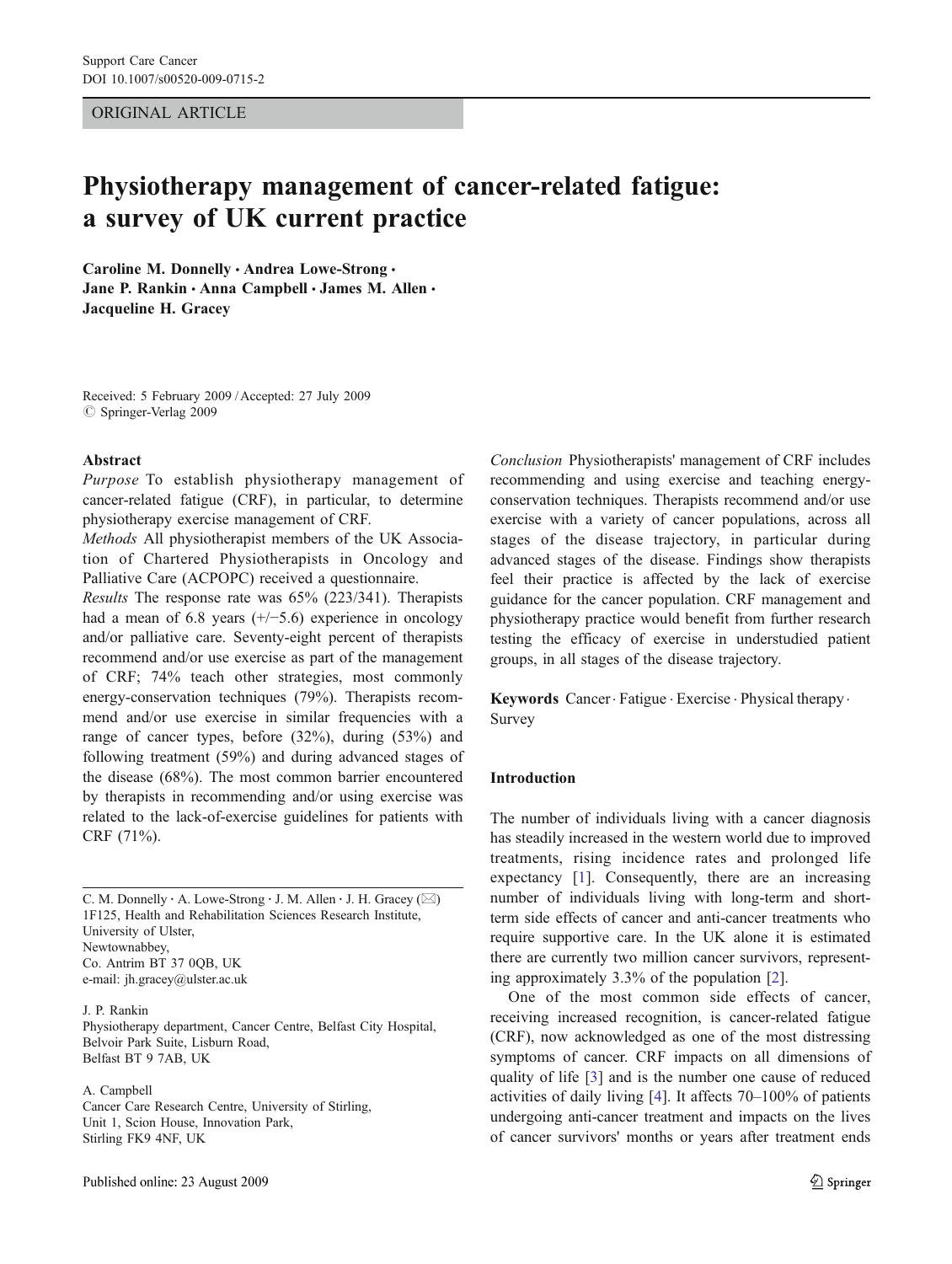[[5\]](#page-7-0). CRF is also extremely common in populations with persistent or advanced disease [[6\]](#page-7-0).

In spite of the prevalence and impact of CRF, its exact aetiology remains to be fully elucidated. Its genesis and exacerbation is, however, thought to be multi-factorial in origin, relating to the effect of the tumour and anti-cancer treatments, as well as co-morbid conditions. These include anaemia, hypothyroidism, cytokines, sleep problems, psychological factors such as anxiety and depression and loss of functional status [\[7](#page-7-0)–[9](#page-7-0)].

Professional guidelines regarding CRF management exist, with the most comprehensive being developed by the National Comprehensive Cancer Network (NCCN). These internationally recognised guidelines recommend regular screening of all cancer patients for fatigue, and when found to be of moderate to severe intensity, a focused history and physical examination should be conducted [\[10](#page-7-0)]. In addition, assessment of known treatable contributing factors should be undertaken; these include pain, emotional distress, anaemia, altered nutritional status, sleep disturbance and decreased activity levels. Treatment of these factors is recognised as an initial step in managing fatigue. However, in the case were a patient does not have one of these contributing factors or continues to have moderate to severe fatigue after treatment of these factors, additional treatments should be recommended [\[10\]](#page-7-0). This includes non-pharmacologic interventions, of which exercise has one of the strongest evidence bases [\[10\]](#page-7-0).

Theories surrounding CRF support the role of exercise by suggesting that fatigue is partially caused by a decline in neuromuscular efficiency resulting from metabolic and cellular mechanisms altered by cancer and its treatment [[11](#page-7-0)]. Exercise alters the cycle of fatigue by improving neuromuscular efficiency [[11](#page-7-0)]. To support this theory, rest is known to result in decreased functional capacity and increased fatigue [[8\]](#page-7-0), and recent meta-analysis data suggest exercise can be regarded as beneficial for individuals with CRF during and post-treatment [\[12\]](#page-7-0). In contrast to this evidence, surveys of current practice indicate rest and relaxation is the most common strategy recommended by health care professionals to manage CRF [[13](#page-7-0)–[16](#page-7-0)]. However, further research is required involving a range of health care professionals, as current findings are based only on the practice of nurses, doctors and radiographers.

In particular, there exists a perceived lack of clarity in the role of physiotherapy for people with cancer [\[17](#page-7-0)]. Physiotherapists are concerned with the rehabilitation of patients with cancer from diagnosis to end of life. CRF impacts on the functional ability and quality of life of patients, and therefore, its management should be a primary concern to physiotherapists. Consequently, evaluating and identifying physiotherapists' current knowledge and man-

agement of CRF poses an important research question for supportive care in cancer.

Assessment of therapists' screening practices regarding CRF should also be conducted, as physiotherapists are autonomous professionals, and therefore, they should individually screen their patients for CRF. Furthermore, given the acknowledged lack of guidance for clinicians in prescribing exercise to manage CRF, it would be highly informative to establish what physiotherapists believe to be clinically appropriate exercise to manage CRF. Exercise therapy is recognised as a core physiotherapeutic skill, with therapists employing a problem-orientated approach to exercise management, gathering subjective and objective patient data to formulate appropriate treatment plans for a variety of acute and chronic conditions. Therefore it would seem reasonable to suggest therapists in oncology and palliative care represent a relevant professional group to assess cancer patients for the CRF contributing factor of decreased activity levels and, where appropriate, design suitable exercise programmes to help manage fatigue.

This study aimed to outline physiotherapists' knowledge and management of CRF by surveying physiotherapists in cancer care within the UK. It was intended this work would help inform future research and practice in CRF management.

## Material and methods

## Setting and participants

This study was conducted at the Health and Rehabilitation Sciences Research Institute, within the University of Ulster, Northern Ireland. Potential participants included all practising physiotherapist members of the UK's 'Association of Chartered Physiotherapists in Oncology and Palliative Care' (ACPOPC). ACPOPC is a special interest group of the Chartered Society of Physiotherapy (CSP), the UK's professional body of chartered physiotherapists. The study's protocol and questionnaire were approved by the Office for Research Ethics Committee, Northern Ireland (ORECNI), and the executive board of ACPOPC in March 2007.

## Study design and procedures

A cross-sectional, self-administered, postal questionnaire was developed to establish physiotherapy management of CRF. All members of ACPOPC received a questionnaire package with their quarterly ACPOPC newsletter. Each package contained a signed cover letter explaining the study, a questionnaire, a stamped self-addressed return envelope and an ACPOPC disclaimer. The disclaimer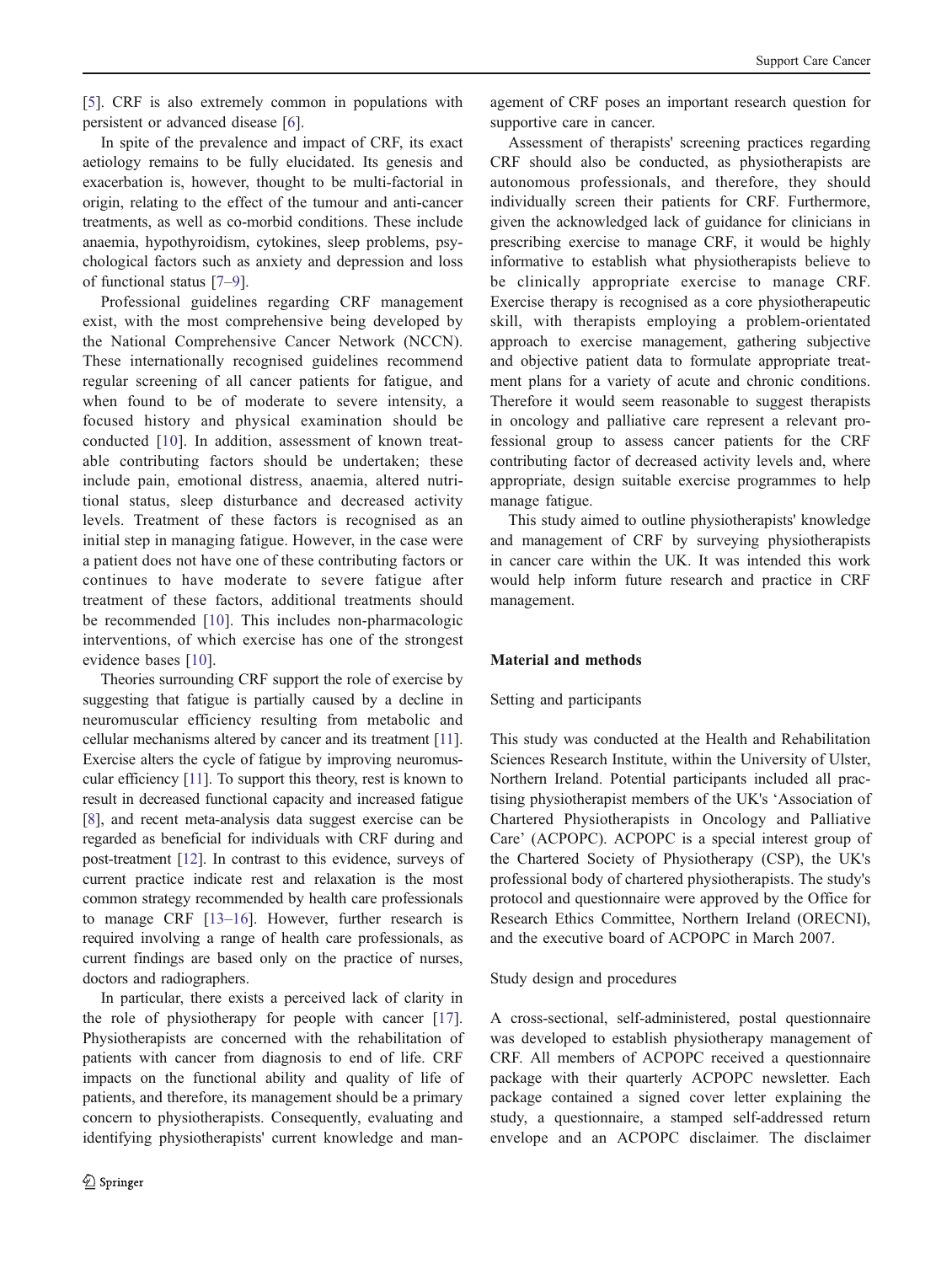indicated ACPOPC committee's support for the study, whilst emphasising that participation was voluntary. The cover letter was designed according to recommendations from the Total Design Method [\[18](#page-7-0)], and the anonymity and confidentiality of the survey was outlined to minimise the influence of social desirability [\[19](#page-7-0)].

The membership code of each physiotherapist was printed on the questionnaire they were issued, to allow elimination of initial responders in the event of a minimum 50% response rate not being achieved. This did not breach the anonymity of the survey design as the membership registry was not available to the research team. Five weeks after the initial send, a reminder to respond was issued via the Interactive CSP, the national website for chartered physiotherapists. A 45% response rate was achieved; therefore, a second mail-out was issued to non-responders.

#### Study instrument

The questionnaire contained 59 items, divided into four sections, entitled (1) Therapists' Professional Profile, (2) CRF Education, (3) CRF screening and (4) Exercise Management of CRF. Question items were drawn from previous surveys of CRF management [[13](#page-7-0)–[16](#page-7-0)], CRF guidelines [[10](#page-7-0)] and exercise and cancer literature [[20](#page-7-0), [21\]](#page-7-0). The majority of questions were closed-choice questions. These can create false opinions if an insufficient range of alternatives is provided or if respondents are prompted into acceptable answers [[22\]](#page-7-0). To minimise this bias, pre-testing with practising physiotherapists and experienced researchers and piloting with 15 members of the Irish ACPOPC was undertaken. This assisted in the development of a comprehensive range of responses. Additionally, an 'other' (please specify) option was included for unanticipated responses and a 'none of the above' or a 'don't know' option was included to avoid a forced response. For capturing therapists' opinions, a fivepoint semantic differentiation scale was employed. A fivepoint scale allows measurement of the intensity, extremity and direction of responses [[22\]](#page-7-0).

#### Statistical analyses

Data obtained was coded and entered manually into the Statistical Package for the Social Sciences for Windows, Version 11.5 (SPSS, Cary, NJ, USA; 1989–2001). Data was initially analysed using descriptive statistics including percentages, means, modes and medians. To determine differences between work settings, non-parametric statistics were used. Chi-square analysis explored relationships in nominal data and the Kruskall Wallis and Mann–Whitney tests were used with ordinal data. The level of significance was set at  $p<0.05$ .

## **Results**

#### Respondents

There was a  $65\%$  response rate to the survey  $(n=223)$ . Questionnaires were returned from all UK regions and results were from an experienced group of therapists given that the overall sample had been practising in physiotherapy for a mean of 20.4 years  $(+/-=11.0)$  with a mean of 6.8 years (+/−5.6) experience in oncology and/or palliative care. The majority of the sample were working in palliative care settings including hospices and community palliative care teams, while one quarter were employed in oncology settings (see Table 1).

# CRF education

Results showed that undergraduate education regarding CRF was rarely received by therapists (4%), but the vast majority had received post-graduate education (86%). The most common type of education undertaken was the less formal method of self-directed learning (71%).

## Opinions regarding CRF knowledge and management

Therapists' opinions regarding CRF management were sought using a five-point scale where one equalled 'Strongly disagree', and five equalled 'Strongly agree'. To the statement 'I have sufficient knowledge about CRF and its management', the median response was the neutral score of three. The middle 50% of respondents scored between two and three. With the statement 'I manage CRF effectively with the patients I treat', the median response was also three with the middle 50% of therapists ranging between two and four.

#### Screening for CRF

How commonly therapists screen their patients for CRF was sought using a five-point scale, were one equals

Table 1 Therapists' demographic characteristics

| Variable                  | No. of respondents | $\frac{0}{0}$                 |
|---------------------------|--------------------|-------------------------------|
| Work setting $(n=223)$    |                    |                               |
| Hospice inpatients        | 118                | 53                            |
| Hospice day care          | 119                | 53                            |
| Community palliative care | 76                 | 34                            |
| Cancer centre/unit        | 56                 | 25                            |
| General hospital          | 28                 | 13                            |
| Community general         | 10                 | 5                             |
| Oncology review clinic    | 4                  | $\mathfrak{D}_{\mathfrak{p}}$ |
| Others                    | 25                 | 11                            |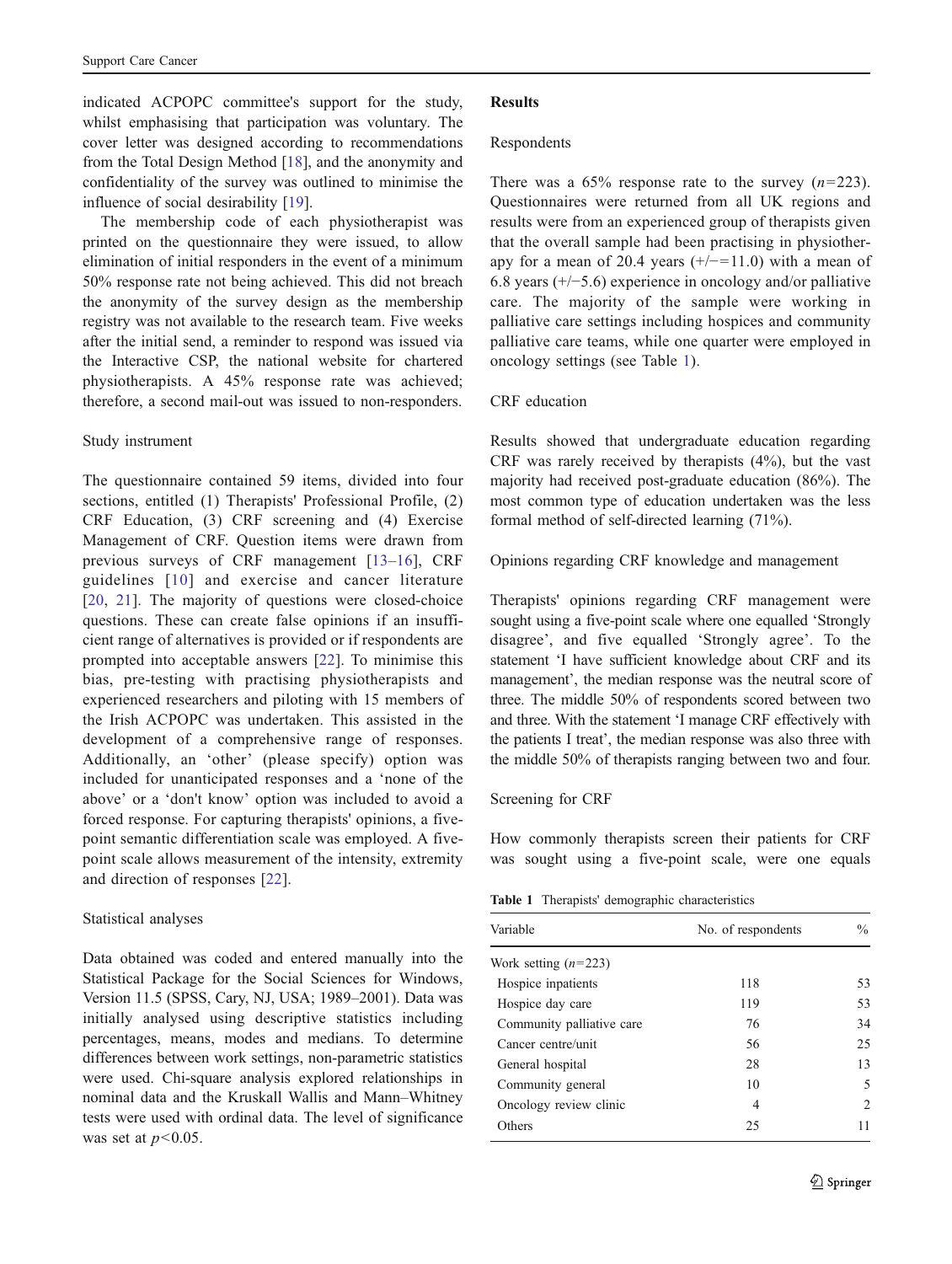<span id="page-3-0"></span>'Never', and five equals 'Always'. For screening upon initial and regular contact, the median scores were four and three, respectively, with the middle 50% of responses ranging between two and four for both. Between practice settings, it emerged that therapists in palliative care more frequently screened patients at initial and regular contact (median scores of four and three, respectively), compared to

Perceptions of the prevalence of CRF and its contributing factors

therapists in oncology (median scores of three and two) and

general care (median scores of 1.5 and two).

Therapists were asked to indicate what percentage of the patients they had treated in the past 6 months they felt had been experiencing moderate to severe CRF. Results indicated that the median score was between 60% and 70% of patients, with the middle 50% of responses ranging between 40% and 90%. Therapists were also asked to indicate what they believed were the main treatable contributing factors of CRF. This was answered using a multiple-response closed question which included all eight treatable contributing factors as outlined by the NCCN practice guidelines [\[10](#page-7-0)]. The most frequent factor chosen was decreased activity levels/physical fitness (47%), followed by 43% who choose all eight factors combined.

## Overview of physiotherapy management of CRF

Results show current physiotherapy management of CRF has a strong focus on exercise, with 78% of respondents indicating they recommend and/or use exercise as part of the management of CRF. No significant difference in the frequency of exercise recommended and/or used was found between practice settings (Pearson Chi – square 1.862, df =  $2 p = 0.39$ ). Seventy-four percent of therapists also indicated that they use other strategies to manage CRF, with energy conservation techniques (79%) followed by relaxation (36%) being the most commonly employed. Results found that significantly more therapists in palliative care teach other strategies, in comparison to therapists in oncology (Mann – Whitney  $U = 2541.00 \, p < 0.00$ ) and general c a r e (Mann – Whitney  $U = 689.00 \, p < 0.005$ ), e.g. breathlessness management (10%) and breathing control  $(12\%)$ .

## Exercise management of CRF

Therapists were asked to indicate with what percentage of their patients in the last 6 months they had recommended and/or used exercise to manage CRF. Results showed the median score for the entire sample recommending and/or using exercise was between 50% and 60% of patients, with the middle 50% of therapists' responses ranging widely between 30% and 90% of patients. Only one significant difference between practice settings was found with more therapists recommending and/or using exercise in oncology when compared to general care (Mann – Whitney  $U = 103.5p < 0.02$ ).

Therapists reported recommending and/or using exercise in similar frequencies with a range of cancer types (see Table 2). Exercise was also recommended and used by therapists across all stages of the disease trajectory, from before treatment to during advanced stages of disease (see Table [3\)](#page-4-0). Results demonstrated that therapists less commonly recommended and used exercise during advanced stages of disease compared with earlier stages (see Table [3](#page-4-0)).

# Type, frequency and duration of exercise

Therapists were most commonly recommending and using low-impact exercise types, such as walking, bed- and chairbased exercises, flexibility and stretching and an exercise bicycle (see Fig. [1\)](#page-4-0). Approximately 50% of therapists were also recommending and using resistance exercises, while one third of therapists were recommending and using exercise classes. A significant number of therapists were also recommending Pilates, Yoga and Tai Chi.

Therapists were asked to report which exercise intensities they recommend and/or use in a multiresponse closed question, in addition to identifying how commonly they used each exercise intensity on a scale were  $1 = \text{rarely}$  and  $5 = \text{commonly}$ . Comfort- or symptom-limited low-intensity exercise and low to moderate aerobic interval training were used commonly by the majority of physiotherapists (see Table [4\)](#page-5-0). Therapists who did report using high-intensity continuous aerobic exercise used it rarely. Results showed that moderate-intensity continuous exercise was more fre-

Table 2 The frequency in which therapists recommend and/or use exercise with different cancer populations

| Cancer populations therapists recommended<br>and/or used exercise | No. of<br>respondents<br>$n = 175$ | $\frac{0}{0}$ |
|-------------------------------------------------------------------|------------------------------------|---------------|
| Breast (all stages)                                               | 102                                | 58            |
| Lung (all stages)                                                 | 94                                 | 54            |
| Prostate (all stages)                                             | 93                                 | 53            |
| Colorectal (all stages)                                           | 83                                 | 47            |
| Haematological malignancies (all stages)                          | 82                                 | 47            |
| Other cancer types                                                | 81                                 | 46            |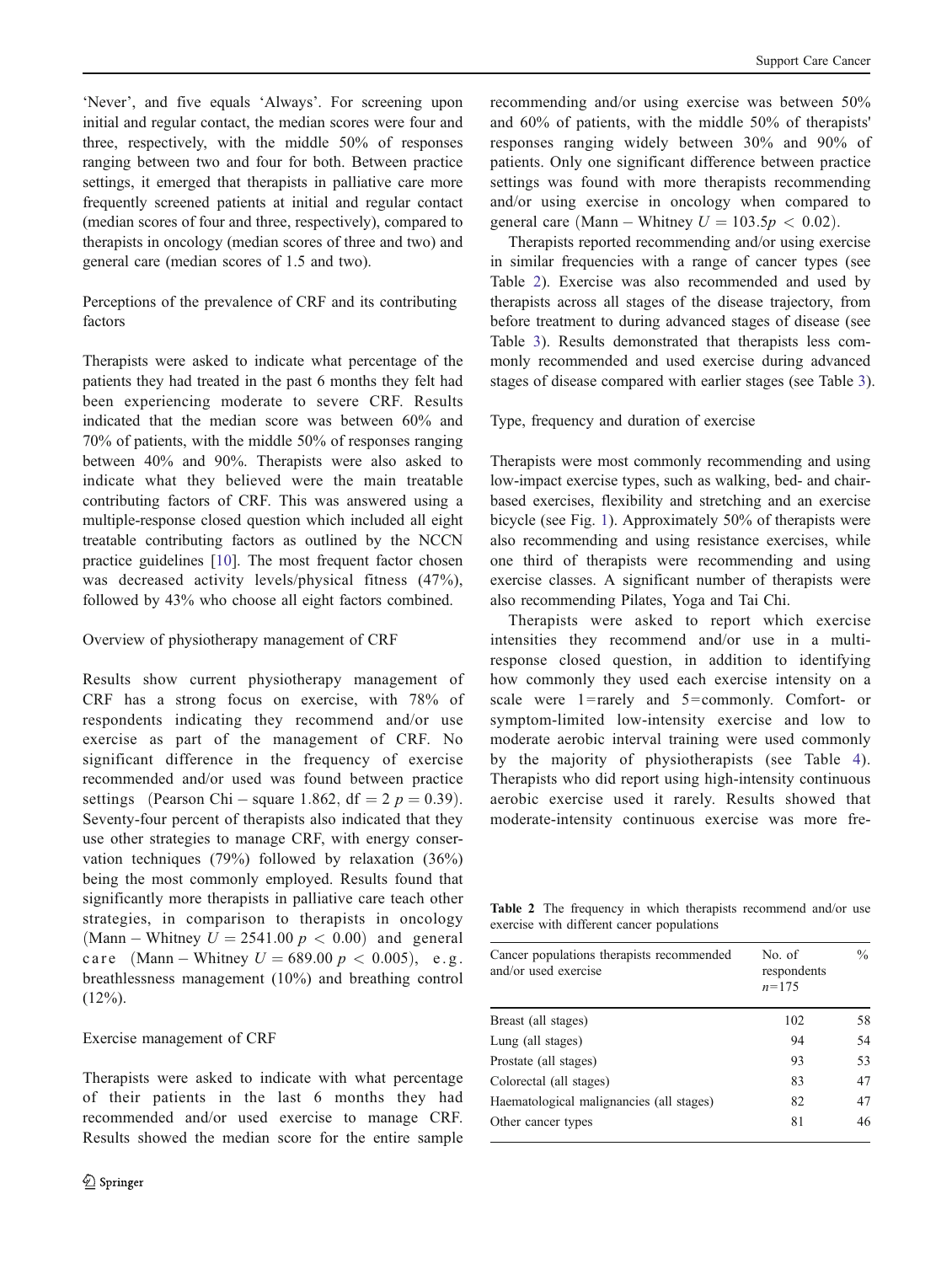| Stages of the disease<br>trajectory     |     |               | Recommend Median score; scale 1=rarely 5=commonly Use<br>(middle 50% of responses) |          |       | Median score; scale $1 =$ rarely $5 =$ commonly<br>(middle 50% of responses) |
|-----------------------------------------|-----|---------------|------------------------------------------------------------------------------------|----------|-------|------------------------------------------------------------------------------|
|                                         | No. | $\frac{0}{0}$ |                                                                                    | No. $\%$ |       |                                                                              |
| Before treatment                        | 72  | 32            | $4(2-5)$                                                                           |          | 54 24 | $4(2-5)$                                                                     |
| During treatment                        | 119 | 53            | $4(3-5)$                                                                           | 108 48   |       | $4(3-4)$                                                                     |
| $0-2$ months post treatment             | 123 | 55            | $4(3-5)$                                                                           | 113 51   |       | $4(3-5)$                                                                     |
| 3–6 months post treatment               | 127 | 57            | $4(4-5)$                                                                           | 115 52   |       | $4(3-5)$                                                                     |
| Greater than 6 months post<br>treatment | 131 | 59            | $4(4-5)$                                                                           | 119 53   |       | $4(3-5)$                                                                     |
| Advanced/progressive disease            | 152 | -68           | $3(2-4)$                                                                           | 141 63   |       | $3(2-4)$                                                                     |

<span id="page-4-0"></span>Table 3 The number of therapists recommending and using exercise during different stages of the disease trajectory and the median score of how commonly exercise was recommended and used during each stage

quently recommended and/or used by therapists in oncology settings compared to palliative care settings (Chi square 6.30 df =  $1, p < 0.01$ ).

The exercise duration most commonly recommended and/or used involved short bouts of exercise throughout the day, including 10 min/three times a day  $(41\%)$  or 5 min/three times a day (37%). A third of therapists reported using or recommending other frequencies. Results showed that significantly more therapists in palliative care use the shorter frequency of 5 min, three times a day when compared to therapists in oncology care (Mann – Whitney U test =  $2994.00p < 0.04$ ). The exercise frequency most commonly prescribed was 7 days per week (57%), followed by 5 (33%) and 3 days per week  $(21\%)$ .

## Difficulties in using and/or recommending exercise

age CRF  $(n=175)$ 

Over half of all therapists reported encountering a number of difficulties when recommending and/or using exercise. The most commonly identified problems were

the lack of exercise guidelines for patients with CRF (71%), and patients' family and friends advising patients to rest and avoid activity (66%). These were followed by poor exercise compliance among patients (53%), limited exercise resources (51%), limited time with patients (50%) and a lack of patient referral for physiotherapy (49%). Forty two percent of therapists also indicated that other professionals advising rest was a difficulty. No significant differences between practice settings were found.

#### Exercise service provision

Therapists' knowledge of the exercise services currently available to their cancer patients was sought. Only two exercise services were commonly identified, including individual exercise counselling and information resources on exercise. Other exercise services available were identified by less than 20% of therapists (see Fig. [2\)](#page-5-0). Relating to this, 77% of therapists agreed there is a need to improve the exercise services available to cancer patients in their area (see Table [2](#page-3-0)).

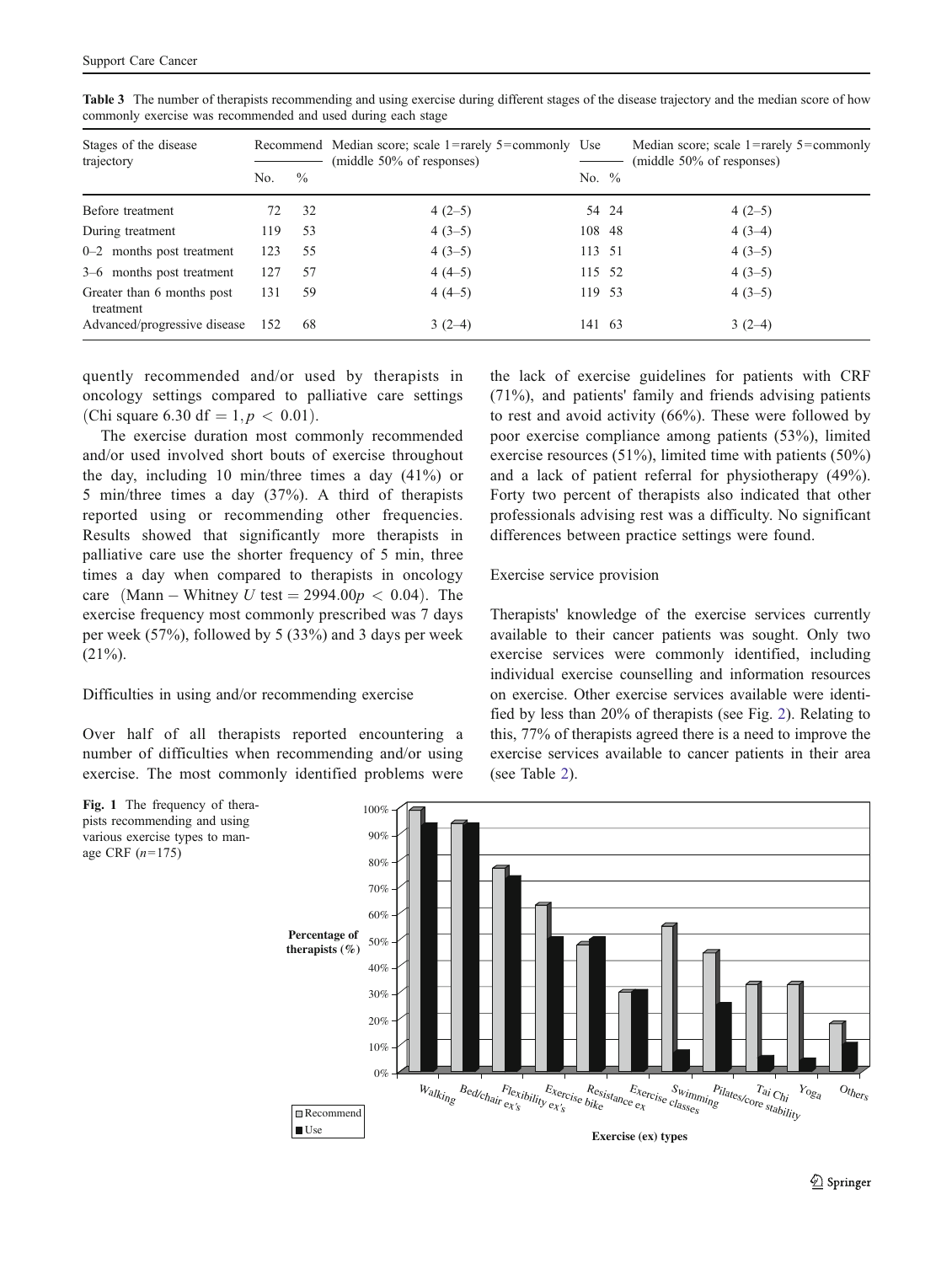<span id="page-5-0"></span>Table 4 Exercise intensities recommended and/or used and the median score of how commonly each exercise intensity was recommended and/or used

| Exercise intensities<br>recommended<br>and/or used   | No. of<br>respondents<br>$(n=175)$ | $\frac{0}{2}$ | Median score; scale<br>1=rarely and $5=$<br>commonly<br>(middle $50\%$ of<br>respondents) |
|------------------------------------------------------|------------------------------------|---------------|-------------------------------------------------------------------------------------------|
| Comfort or symptom<br>limited<br>intensity exercise  | 166                                | 95            | $5(4-5)$                                                                                  |
| Low to moderate aerobic<br>interval training         | 145                                | 83            | $4(3-5)$                                                                                  |
| Moderate intensity<br>continuous<br>aerobic exercise | 81                                 | 46            | $3(2-3)$                                                                                  |
| Resistance exercises                                 | 110                                | 63            | $3(2-3)$                                                                                  |
| High intensity<br>continuous<br>aerobic exercise     | 45                                 | 26            | $1(1-2)$                                                                                  |

Results also identified what exercise services therapists felt should be made available to cancer patients. Three services not commonly available were sought frequently by therapists, including supervised group programmes post treatment, community-based exercise programmes and supervised group programmes during treatment (see Fig. 2).

#### **Discussion**

This survey is the first of its kind to report on current physiotherapy practice regarding the management of CRF.

Information was collected on therapists' perceptions of their management, levels of professional education undertaken and strategies employed to treat fatigue. The survey also identified physiotherapy practice regarding the exercise management of CRF, establishing any barriers therapists currently face in using and recommending exercise and reporting their views regarding the provision of exercise services for cancer patients.

Results found that physiotherapy undergraduate education regarding CRF was rare. This is understandable given that CRF has only been recognised as a major clinical problem within the last 10 to 15 years and the sample surveyed has been qualified a mean of 20 years. Encouragingly, the vast majority had some form of post-graduate education, most commonly self-directed learning. This predominance of self-directed learning over structured education may be the reason why therapists did not strongly agree they had sufficient information on CRF or were managing it effectively. Despite this, therapists importantly recognise fatigue as a common symptom among cancer patients and appreciate its multi-dimensional contributing factors. Furthermore, the majority of therapists recognise decreased activity levels as one treatable contributing factor.

The survey also identified therapists were screening their patients for fatigue; however, significant differences existed in the frequency of screening practices between settings, which may relate to greater time pressures or variation in therapists' clarity with regards to fatigue assessment and management [[23\]](#page-7-0). This highlights the need for structured learning opportunities across settings, so that all patients with fatigue treatable by physiotherapy are identified.



Fig. 2 Exercise service provision within therapists current settings, compared to the exercise services therapists feel should be made available to cancer patients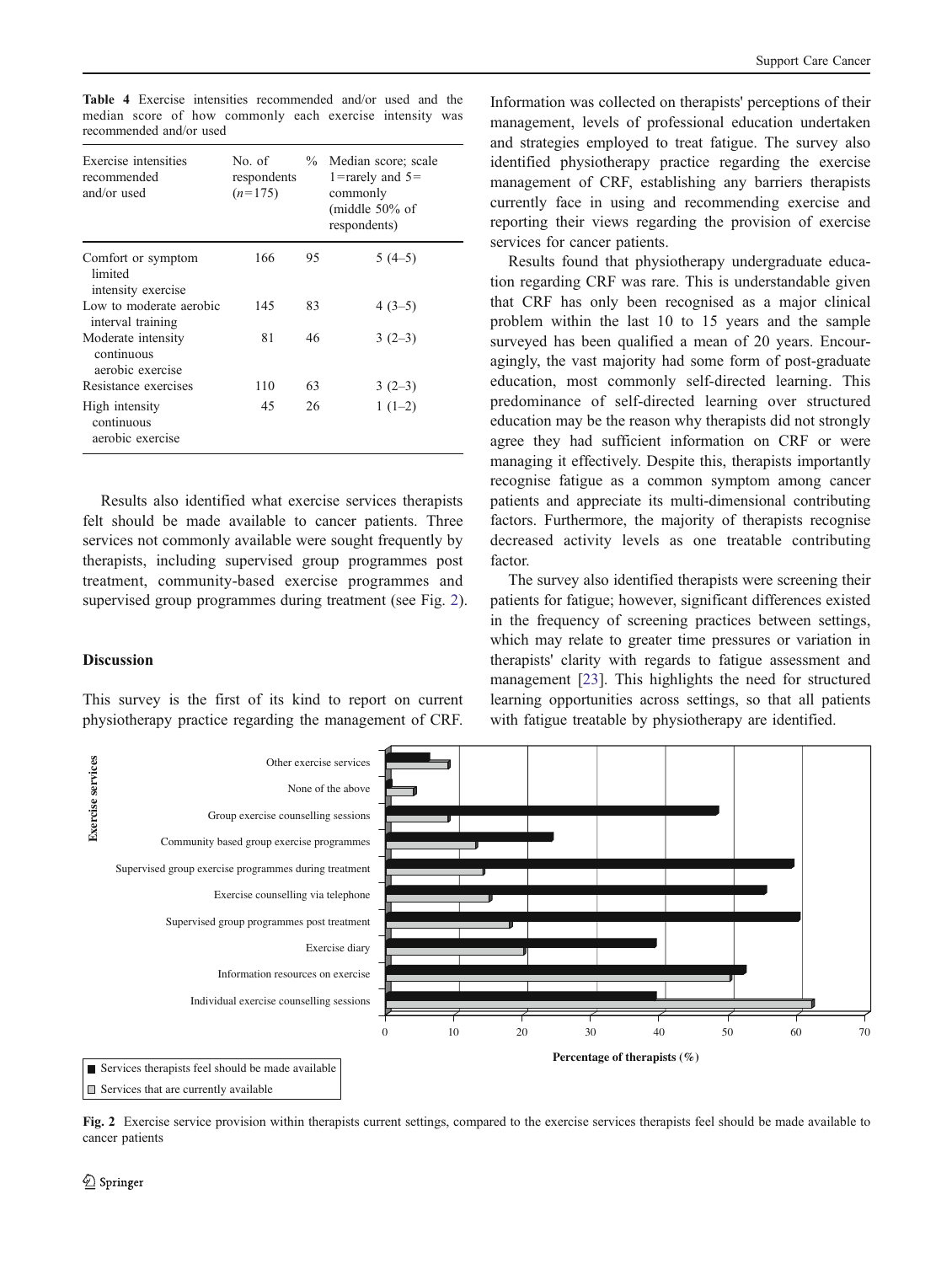The majority of physiotherapists were recommending and/or using exercise to manage CRF. Energy conservation techniques including pacing and prioritising were also used by the majority of therapists. This is significantly different from previous surveys of CRF management involving other health professions where rest and relaxation was the number one strategy recommended [\[15](#page-7-0), [16](#page-7-0)]. This survey may therefore represent a potential shift in CRF management across all health care professions, suggesting further research should be conducted to investigate this. In the current survey, less than 1% of physiotherapists reported recommending rest to their patients, highlighting the active role of physiotherapy in managing CRF. Furthermore, therapists were recommending and using exercise with a range of cancer populations, across all stages of the disease trajectory, in particular with patients who have advanced disease. Most work to date has investigated the benefits of exercise on fatigue in women with breast cancer with the majority of studies having been during and post treatment for early-stage disease [\[24](#page-7-0)–[31](#page-8-0)]. Therefore, there is a need for further research investigating the effectiveness of exercise to manage CRF in a variety of cancer populations and in advanced stages of disease. In addition, physiotherapists are currently recommending and using a range of exercise prescriptions. However, practice was most commonly based on exercise suitable for individuals with low fitness levels, including functional and low-impact exercises such as walking and bed- and chair-based exercises carried out for short durations. In contrast, the majority of research to date has been based on investigating the benefits of gradual progressive moderate intensity continuous aerobic exercise, in keeping with the ACSM guidelines for healthy populations [\[32](#page-8-0)]. This outlines the need to test the effectiveness of other exercise prescriptions in managing fatigue, in particular those relevant to acute and palliative settings. In addition, it highlights the role of physiotherapists in providing individualised therapeutic exercise programmes for the cancer population.

Large variation in the frequency with which therapists recommend and/or use exercise with their patients was identified. This likely relates to the medical inappropriateness of exercise for patients across oncology and palliative care settings, as well as the number of barriers therapists commonly face when recommending and/or using exercise. These barriers fell into three broad categories, including patient-related, system-related and health-care-provider related [\[23](#page-7-0)], the latter being the most commonly identified, relating to the current lack of guidance available on prescribing exercise to manage CRF. Similar findings were reported in previous surveys involving oncologists and nurses [\[20](#page-7-0), [21\]](#page-7-0). The current findings suggest that physiotherapy practice would greatly benefit from specialist training opportunities in facilitating exercise with cancer patients and further research to establish the optimal types, timing, intensity, frequency and duration of exercise across all stages of the disease trajectory.

The next most commonly identified barriers were patient-related. Therapists outlined patients' families and friends recommend rest and activity avoidance, which suggests that education for caregivers as well as patients is warranted. Patients' exercise compliance was also an issue across all settings; therefore, research into strategies to improve maintenance across the disease trajectory is essential for the effectiveness of physiotherapy practice and CRF management. System-related barriers have also been identified; these included a lack of therapist's time and a lack of exercise resources and referral to physiotherapy. Thus, promoting the role of physiotherapists in managing CRF to other health professional groups and health care commissioners, as well as research determining costeffective methods of exercise delivery, is necessary.

Finally, the majority of therapists agreed there is a need to improve the exercise services currently available to their cancer patients. Most therapist support was shown for supervised programmes during and following treatment and programmes in community settings. Group exercise provides many benefits that can increase patients' self-efficacy to exercise, including social support, social comparison and modelling [\[33](#page-8-0)]. However, cancer survivors' participation in group exercise has been shown to be affected by the distance needed to travel to classes [[30\]](#page-8-0). Home-based interventions remove the issue of transportation and scheduling difficulties, and are less expensive [\[31](#page-8-0)]; therefore, the demand for both types of exercise delivery is likely to co-exist in practice. Physiotherapists could have a role in facilitating such programmes and, therefore, would benefit from further research testing the effectiveness of these types of exercise delivery within a variety of cancer populations. In addition, results showed 62% of therapists are individually counselling their patients regarding exercise; in keeping with this, Irwin et al. highlighted that cancer survivors show a high level of interest in physical activity counselling [[34\]](#page-8-0). The most effective method of delivering exercise counselling should be investigated with the aim that this could become standard practice for physiotherapists in all comprehensive cancer centres.

#### Limitations

The principal limitation to this study is that only members of a special interest group in oncology and palliative care were surveyed; therefore, a sampling bias does exist and findings cannot be generalised to wider physiotherapy practice. Further research should therefore seek to determine the practice and views of a greater number of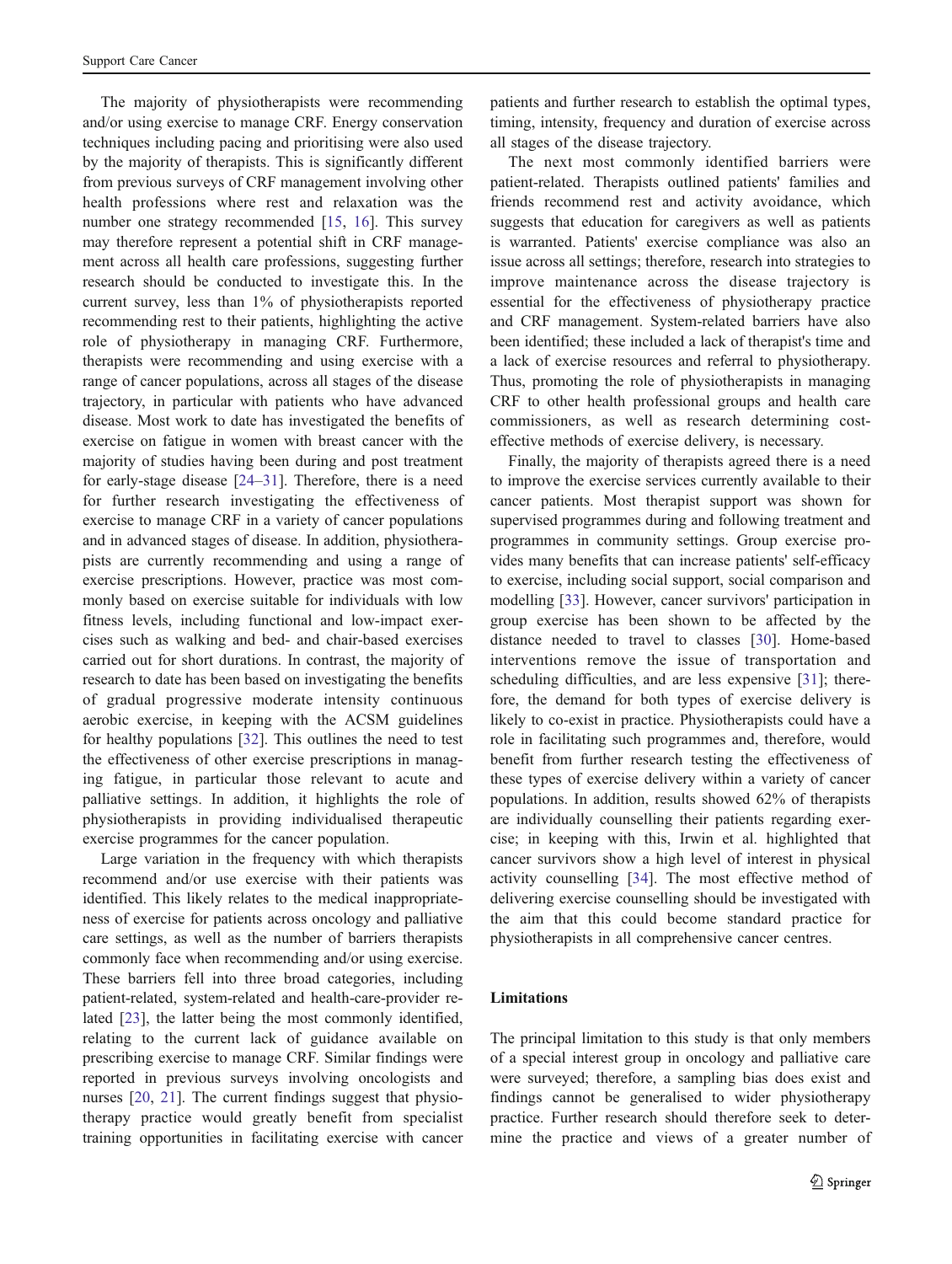<span id="page-7-0"></span>therapists working within and outside specialist cancer care settings, who are, nonetheless coming into contact with cancer patients on a regular basis. It must also be considered that social desirability may have biased responses and that the mainly closed response format of the survey may have led to different interpretations of questions between respondents [19].

## Conclusion

Despite the limitations identified, this is the first study to examine the role of physiotherapists in the management of CRF. It is clear that physiotherapists perceive CRF as a common problem among the patients they treat, with management being based mainly on using and recommending exercise and teaching energy conservation techniques. Physiotherapists' use of exercise in a variety of cancer populations, across all stages of the disease trajectory, highlights the need for research testing the efficacy of exercise to manage fatigue in understudied cancer populations and, in particular, during advanced stages of disease. Finally, the barrier frequently identified by physiotherapists relating to the lack of exercise guidance highlights the need for specialist training on exercise facilitation within the cancer population, and ultimately the need for research investigating the optimal type, intensity, timing and mode of exercise to manage fatigue within the cancer population.

Acknowledgements This study was supported by the Department for Employment and Learning, Northern Ireland.

Disclosures None

## References

- 1. Fossa SD, Vassilopoulou-Sellin R, Dahl AA (2008) Long term physical sequelae after adult-onset cancer. J Cancer Surviv 2:3–11
- 2. Maddams J, Moller H, Devane C (2008) Cancer prevalence in the UK, 2008. Thames Cancer Registry and Macmillan Cancer Support, 2008. [http://www.ncin.org.uk/analyses/uk\\_prevalence\\_14072008.](http://www.ncin.org.uk/analyses/uk_prevalence_14072008.pdf) [pdf.](http://www.ncin.org.uk/analyses/uk_prevalence_14072008.pdf) Accessed 5 Nov 2008
- 3. Ferrell BR, Grant M, Dean GE, Funk B, Ly J (1996) "Bone tired": The experience of fatigue and its impact on quality of life. Oncol Nurs Forum 23:1539–1547
- 4. Holley S, Borger D (2001) Energy for living with cancer: Preliminary findings of cancer rehabilitation group intervention study. Oncol Nurs Forum 28:1393–1396
- 5. Ahlberg K, Ekman T, Gaston-Johansson F, Mock V (2003) Assessment and management of cancer-related fatigue in adults. Lancet 362:640–650
- 6. Portenoy RK, Itri LM (1999) Cancer-Related Fatigue: Guidelines for evaluation and management. Oncologist 4:1–10
- 7. Mustain KM, Morrow GR, Carroll JK, Figueroa-Moseley CD, Jean Pierre P, Williams GC (2007) Integrative non-pharmacological

behavioural interventions for the management of cancer-related fatigue. Oncologist 12(Suppl 1):52–67

- 8. Lucia A, Earnest C, Perez M (2003) Cancer-related fatigue: can exercise physiology assist oncologists? Lancet Oncol 4:616–625
- 9. Wagner LI, Cella D (2004) Fatigue and cancer: causes, prevalence and treatment approaches. Br J Cancer 91:822–828
- 10. National Comprehensive Cancer Network Practice Guidelines. Cancer-Related Fatigue Panel 2006 Guidelines, version 1.2008. Rockledge (PA): National Comprehensive Cancer Network. [http://](http://www.nccn.org) [www.nccn.org.](http://www.nccn.org) Accessed 10 Nov 2008
- 11. Dimeo FC (2001) Effects of exercise on cancer-related fatigue. Cancer 92(6 Suppl):1689–1693
- 12. Cramp F, Daniel J Exercise for the management of cancer-related fatigue in adults. Cochrane Database Syst Rev 2008 (2): CD006145
- 13. Knowles G, Borthwick D, Mc Namara S, Miller M, Leggot L (2000) Survey of nurses' assessment of cancer-related fatigue. Eur J Cancer Care 9:105–113
- 14. Magnusson K, Karlsson E, Palmblad C, Leitner C, Paulaon A (1997) Swedish nurses' estimation of fatigue as a symptom in cancer patients-report of a questionnaire. Eur J Cancer Care 6:186–191
- 15. Stone P, Ream E, Richardson A, Thomas H, Andrews P, Campbell P, Dawson T, Edwards J, Goldie T, Hammick M, Kearney N, Lean M, Rapley D, Smith AG Teague C, Young A (2003) Cancer-related fatigue—a difference of opinion? Results of a multi-centre of health care professionals, patients and caregivers. Eur J Cancer Care 12:20–  $27$
- 16. Dillion E, Kelly J (2003) The status of cancer-related fatigue: AIFC professional and interim patient surveys. Oncologist 8:22– 26
- 17. The Role of Physiotherapy for People with Cancer. CSP Position statement CSP 2003. [http://www.csp.org.uk/uploads/documents/](http://www.csp.org.uk/uploads/documents/csp_pos_state_cancer1.htm) [csp\\_pos\\_state\\_cancer1.htm](http://www.csp.org.uk/uploads/documents/csp_pos_state_cancer1.htm). Accessed 12 Nov 2006
- 18. Dillman DA (2000) Mail and internet surveys: the total design method, 1st edn. Wiley, New York
- 19. Metcalfe C, Lewin R, Wisher S, Perry S, Bannigan K, Klaber Moffett J (2001) Barriers to implementing the evidence base in four NHS therapies. Physiotherapy 87:433–441
- 20. Jones LW, Courneya KS, Peddle C, Mackey JR (2005) Oncologists' opinions towards recommending exercise to patients with cancer: a Canadian national survey. Support Care Cancer 13:929–937
- 21. Stevinson C, Fox KR (2005) Role of exercise for cancer rehabilitation in UK hospitals: a survey of oncology nurses. Eur J Cancer Care 14:63–69
- 22. De Vaus D (2002) Surveys in social research, 5th edn. Taylor & Francis, Routledge
- 23. Passik SD (2004) Impediments and solutions to improving the management of Cancer-Related Fatigue. J Natl Cancer Inst Monogr 32:136
- 24. Campbell A, Mutrie N, White F, Mc Guire F, Kearney N (2005) A pilot study of a supervised group exercise programme as a rehabilitation treatment for women with breast cancer receiving adjuvant treatment. Eur J Oncol Nurs 9:56–63
- 25. Courneya KS, Mackey JR, Bell GJ, Jones LW, Field C, Fairey AS (2003) Randomised controlled trial of exercise training in postmenopausal breast cancer survivors: Cardiopulmonary and quality of life outcomes. J Clin Oncol 21:1660–1668
- 26. Headley JA, Ownby KK, Hohn LD (2004) The effect of seated exercise on fatigue and quality of life in women with advanced breast cancer. Oncol Nurs Forum 31:977–983
- 27. Mock V, Hassey Dow K, Meares CJ, Grimm PM, Dienemann JA, Haisfield-Wolfe ME, Quitasol W, Mitchell S, Chakravathy A, Gage I (1997) Effects of exercise on fatigue, physical functioning, and emotional distress during radiation therapy for breast cancer. Oncol Nurs Forum 24:991–1000